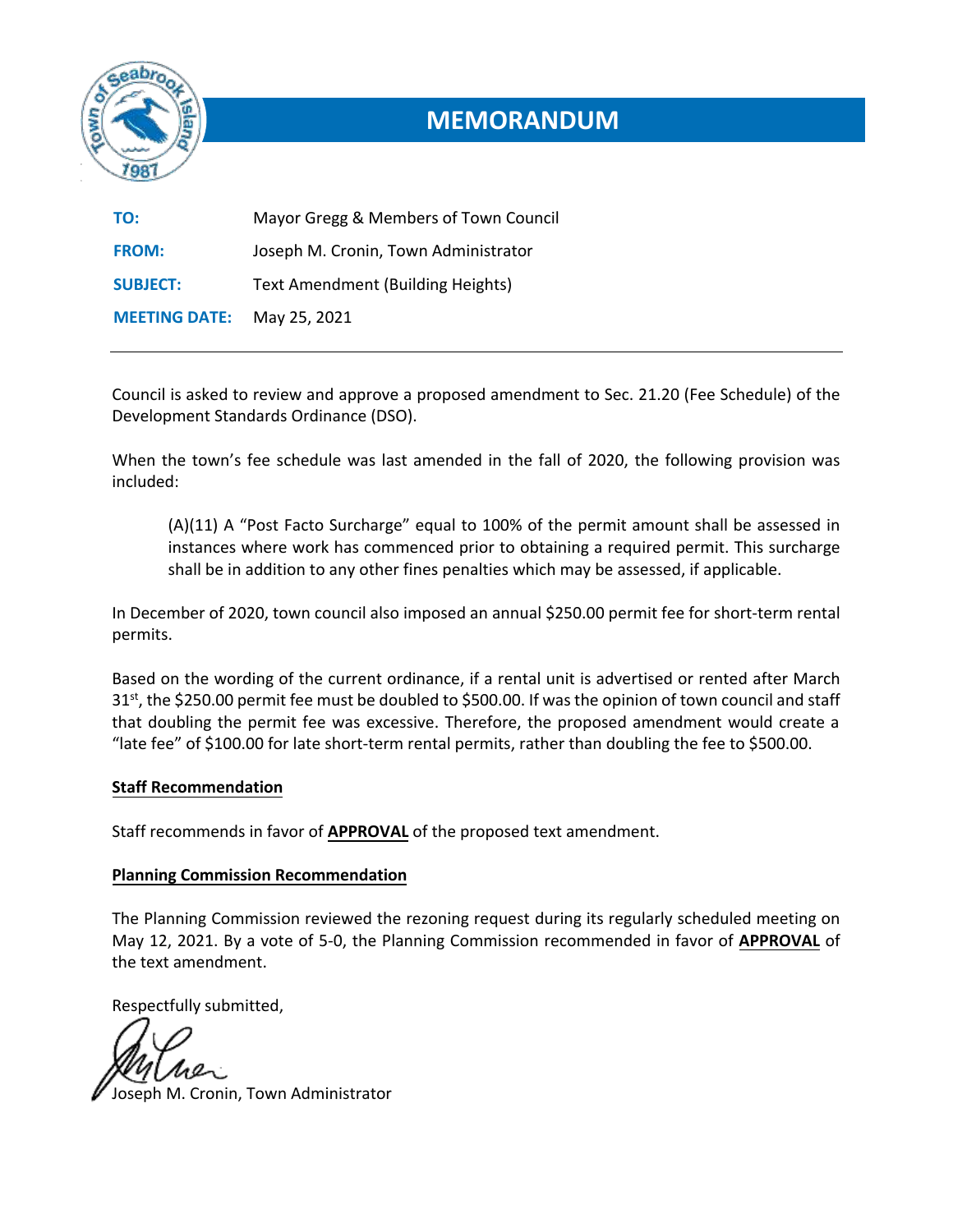#### **TOWN OF SEABROOK ISLAND**

#### **ORDINANCE NO. 2021-04**

### **ADOPTED \_\_\_\_\_\_\_\_\_\_**

## **AN ORDINANCE AMENDING THE DEVELOPMENT STANDARDS ORDINANCE FOR THE TOWN OF SEABROOK ISLAND, SOUTH CAROLINA; ARTICLE 21, FEES; SECTION 21.20, FEE SCHEDULE; SO AS TO AMEND THE FEE SCHEDULE FOR SHORT-TERM RENTAL PERMITS**

**WHEREAS**, Article 21 of the Development Standards Ordinance for the Town of Seabrook Island (hereafter, the "DSO") establishes a schedule of fees (hereafter, the "Fee Schedule") for various activities which are subject to prior review and approval by the Town pursuant to the requirements of the DSO; and

**WHEREAS**, the Mayor and Council for the Town of Seabrook Island desire to amend the Fee Schedule so as to charge a \$100.00 late fee for Short-Term Rental Permits received after the deadline in lieu of a \$250.00 post factor permit surcharge; and

**WHEREAS**, the Mayor and Council for the Town of Seabrook Island believe that amending the Fee Schedule is in the best interest of the town and will provide for efficient and effective administration and enforcement of the requirements contained within the DSO;

**NOW, THEREFORE**, pursuant to the authority granted by the Constitution and the General Assembly of the State of South Carolina, **BE IT ORDAINED BY THE MAYOR AND COUNCIL FOR THE TOWN OF SEABROOK ISLAND**:

**SECTION 1. Amending Article 21 of the DSO**. The Development Standards Ordinance for the Town of Seabrook Island, South Carolina; Article 21, Fees; Section 21.20, Fee Schedule; is hereby amended to read as follows:

#### **Sec. 21.20. Fee Schedule.**

The Fee Schedule attached hereto as "Attachment A" and dated May 25, 2021, is hereby adopted by reference as if fully set forth in this section. Council may amend the Fee Schedule from time-to-time by ordinance.

## **SECTION 2. Severability**.

If any part of this ordinance shall be deemed to be unconstitutional, unenforceable, or otherwise invalid by the final decision of a court of competent jurisdiction, it shall be construed to have been the legislative intent of Town Council to pass said ordinance without such unconstitutional provision, and the validity of all remaining sections, subsections, paragraphs, clauses, or provisions of said ordinance shall not be affected thereby. If said ordinance, or any provision thereof, is held by the final decision of a court of competent jurisdiction to be inapplicable to any person, group of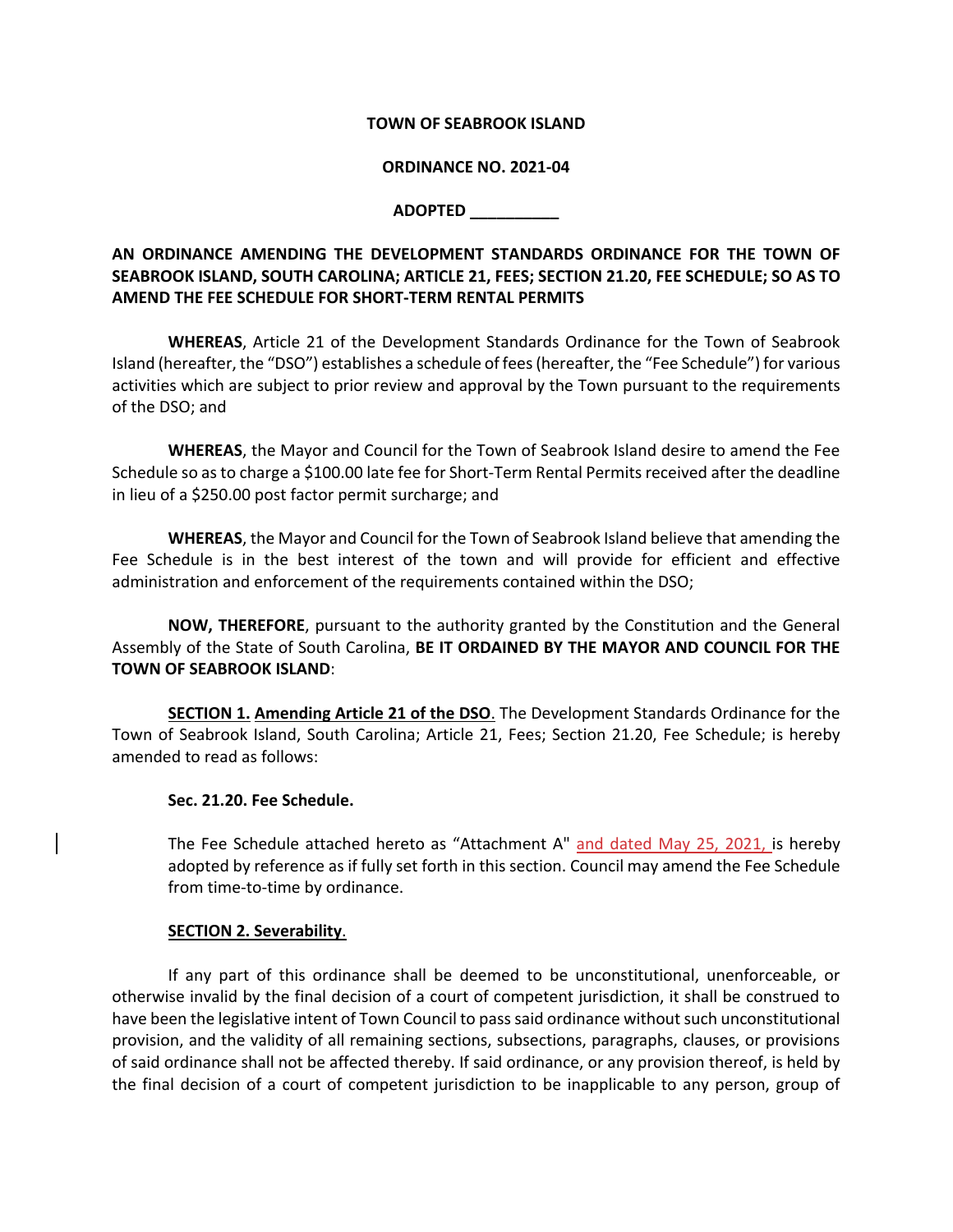persons, property, kind of property, circumstances or set of circumstances, such holding shall not affect the applicability thereof to any other persons, property or circumstances.

#### **SECTION 3. Conflicting Ordinances Repealed**.

All ordinances or parts of ordinances in conflict with the provisions of this ordinance are hereby repealed.

#### **SECTION 4. Effective Date**.

This ordinance shall be effective from and after the date of adoption.

**SIGNED AND SEALED** this \_\_\_\_\_ day of \_\_\_\_\_\_\_\_\_\_\_\_\_\_\_\_\_\_, 2021, having been duly adopted by the Town Council for the Town of Seabrook Island on the \_\_\_\_\_ day of \_\_\_\_\_\_\_\_\_\_\_\_\_\_\_\_\_\_\_, 2021.

| First Reading:         | April 27, 2021 | TOWN OF SEABROOK ISLAND |
|------------------------|----------------|-------------------------|
| <b>Public Hearing:</b> | May 25, 2021   |                         |
| Second Reading:        | May 25, 2021   |                         |

#### TOWN OF SEABROOK ISLAND

John Gregg, Mayor

ATTEST

Faye Allbritton, Town Clerk

\_\_\_\_\_\_\_\_\_\_\_\_\_\_\_\_\_\_\_\_\_\_\_\_\_\_\_\_\_\_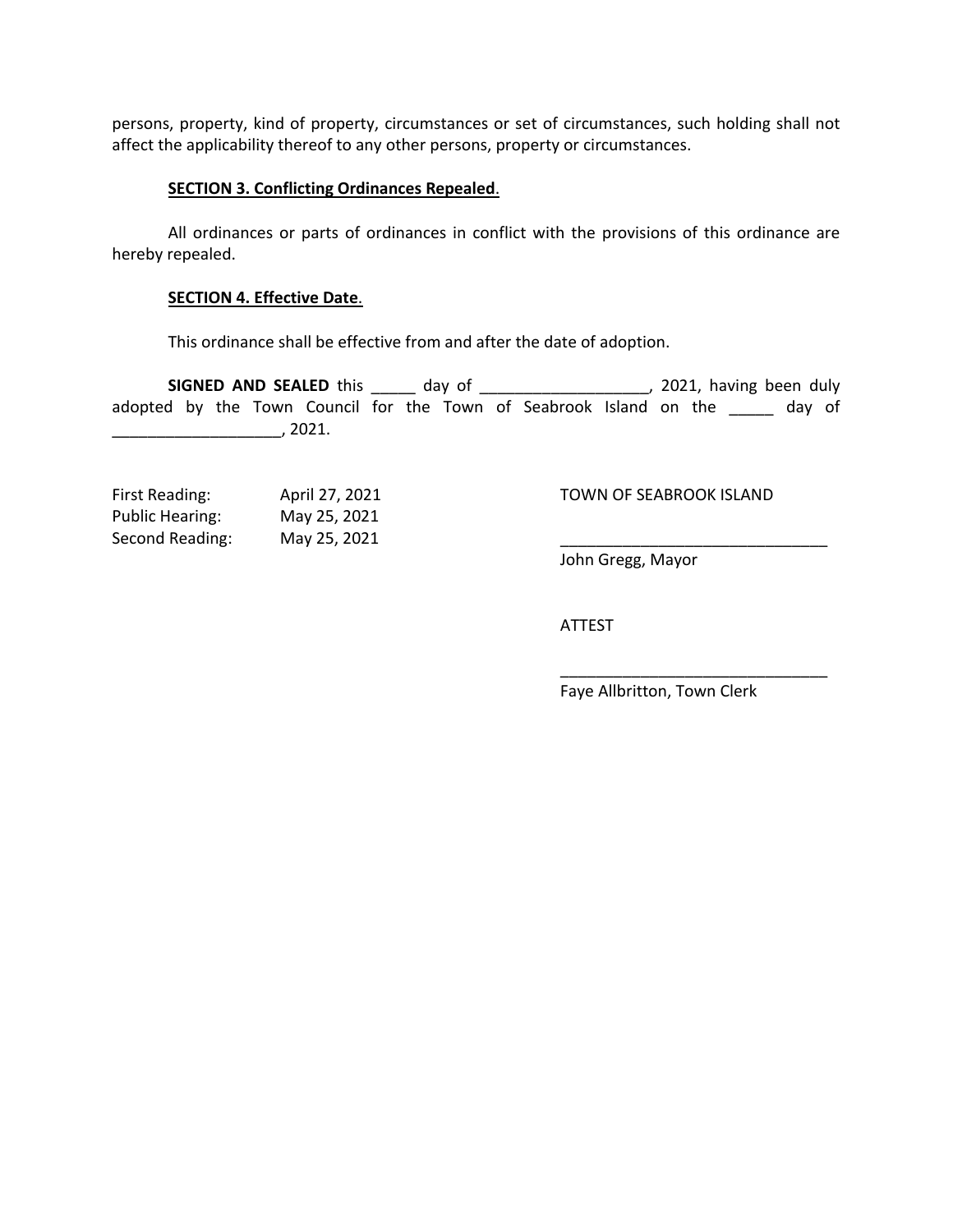## **ATTACHMENT A**

Fee Schedule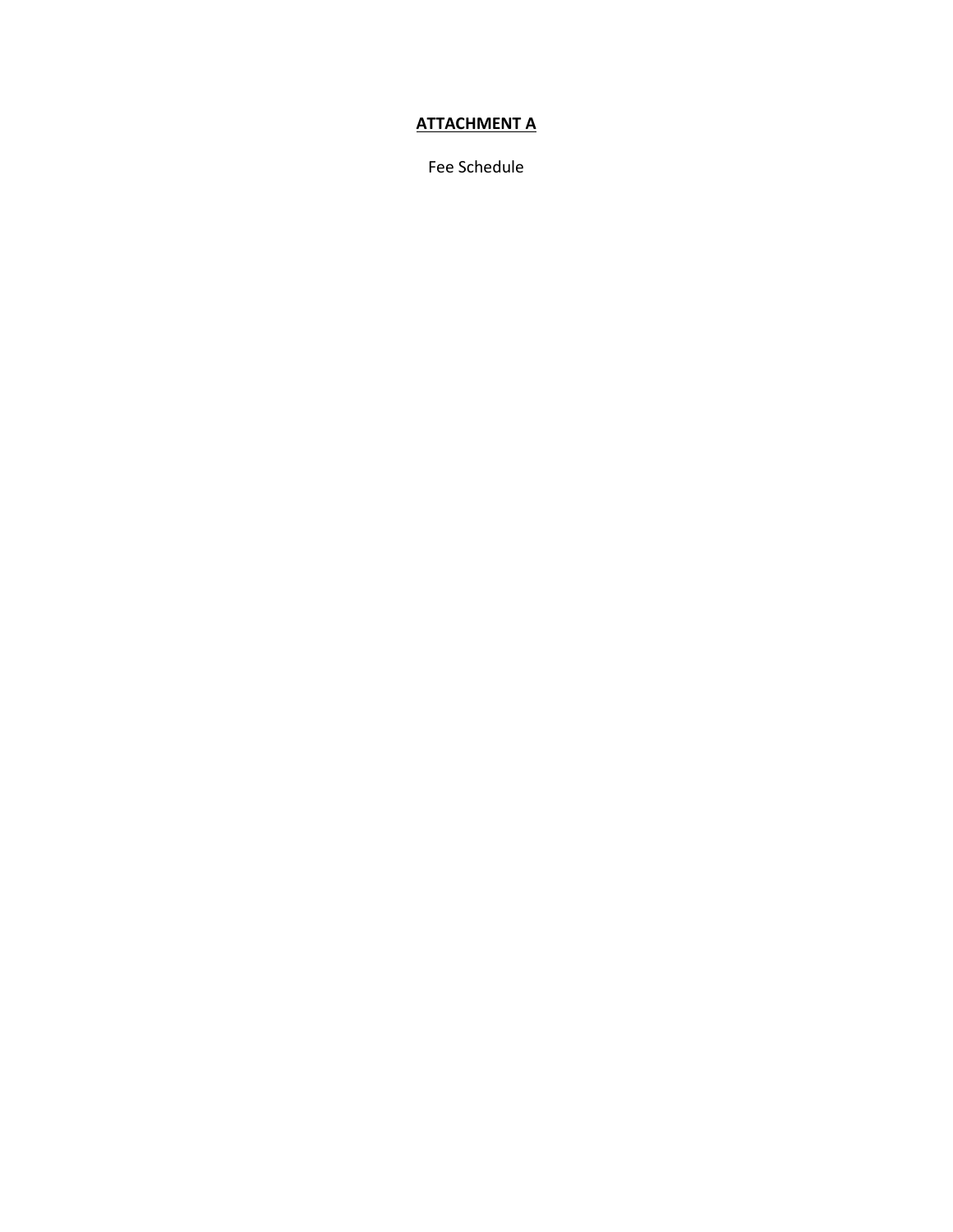| <b>Service</b>                                     |    |                                                                                 | <b>Fee Amount</b>     |  |
|----------------------------------------------------|----|---------------------------------------------------------------------------------|-----------------------|--|
| A. Zoning Permit Fees (Including Site Plan Review) |    |                                                                                 |                       |  |
| 1.                                                 |    | <b>Residential Zoning Permit: Single-Family &amp; Duplex</b>                    |                       |  |
|                                                    | a. | <b>New Construction</b>                                                         | \$200.00              |  |
|                                                    | b. | Addition                                                                        | \$150.00              |  |
|                                                    | c. | Major Renovation (> 50% Fair Market Value)                                      | \$200.00              |  |
|                                                    | d. | Minor Renovation (≤ 50% Fair Market Value)                                      | \$25.00               |  |
|                                                    | е. | Minor Repairs & Maintenance                                                     | No Charge             |  |
| 2.                                                 |    | <b>Residential Zoning Permit: Multi-Family</b>                                  |                       |  |
|                                                    | a. | <b>New Construction</b>                                                         | \$350.00              |  |
|                                                    | b. | Addition                                                                        | \$250.00              |  |
|                                                    | c. | Major Renovation (> 50% Fair Market Value)                                      |                       |  |
|                                                    |    | Administrative Review Only<br>i.                                                | \$250.00              |  |
|                                                    |    | ii.<br><b>Planning Commission Review</b>                                        | \$350.00              |  |
|                                                    | d. | Minor Renovation (≤ 50% Fair Market Value)                                      |                       |  |
|                                                    |    | Administrative Review Only<br>i.                                                | \$25.00               |  |
|                                                    |    | ii.<br><b>Planning Commission Review</b>                                        | \$150.00              |  |
|                                                    | е. | Minor Repairs & Maintenance                                                     | No Charge             |  |
| 3.                                                 |    | <b>Non-Residential Zoning Permit</b>                                            |                       |  |
|                                                    | a. | <b>New Construction</b>                                                         | \$350.00              |  |
|                                                    | b. | Addition                                                                        | \$250.00              |  |
|                                                    | c. | Major Renovation (> 50% Fair Market Value)                                      |                       |  |
|                                                    |    | i. Administrative Review Only                                                   | \$250.00              |  |
|                                                    |    | <b>Planning Commission Review</b><br>ii.                                        | \$350.00              |  |
|                                                    | d. | Minor Renovation/Upfit (≤ 50% Fair Market Value)                                |                       |  |
|                                                    |    | i. Administrative Review Only                                                   | \$25.00               |  |
|                                                    |    | <b>Planning Commission Review</b><br>ii.                                        | \$150.00              |  |
|                                                    | e. | Minor Repairs & Maintenance                                                     | No Charge             |  |
|                                                    | f. | <b>Communication Towers and Antennae</b>                                        |                       |  |
|                                                    |    | <b>New Communications Tower</b><br>i.                                           | \$1,000.00            |  |
|                                                    |    | Antenna Installation<br>ii.                                                     | \$150.00              |  |
| 4.                                                 |    | <b>Accessory Use / Structure Permit</b>                                         |                       |  |
|                                                    | a. | HVAC equipment and associated stands; generator                                 |                       |  |
|                                                    |    | equipment and associated stands; uncovered decks,                               |                       |  |
|                                                    |    | patios and steps; boardwalks and docks; driveways and                           | \$50.00               |  |
|                                                    |    | walkways; swimming pools and spas; fire pits; retaining                         |                       |  |
|                                                    |    | walls; fences; propane tanks; and similar structures.                           |                       |  |
| 5.                                                 |    | <b>Change of Use / Occupancy Permit</b>                                         |                       |  |
|                                                    | a. | Change of Use / Occupancy Classification                                        | \$50.00               |  |
| 6.                                                 |    | <b>Home Occupation Permit</b>                                                   |                       |  |
|                                                    | a. | Home Occupation                                                                 | \$25.00               |  |
| 7.                                                 |    | <b>Short-Term Rental Permit</b><br>Short-Term Rental Permit - New               |                       |  |
|                                                    | a. |                                                                                 | \$250.00              |  |
|                                                    | b. | Short-Term Rental Permit - Renewal                                              | \$250.00              |  |
|                                                    | c. | Modification of Existing Short-Term Rental Permit                               |                       |  |
|                                                    |    | Change of Owner, Agent or Local Contact<br>i.<br>All Other Modifications<br>ii. | \$25.00<br>\$10025.00 |  |
|                                                    |    |                                                                                 | \$125.00              |  |
|                                                    | d. | Reinstatement of Suspended Short-Term Rental Permit                             |                       |  |
|                                                    | e. | Late Application Fee (Received After Deadline)                                  | \$100.00              |  |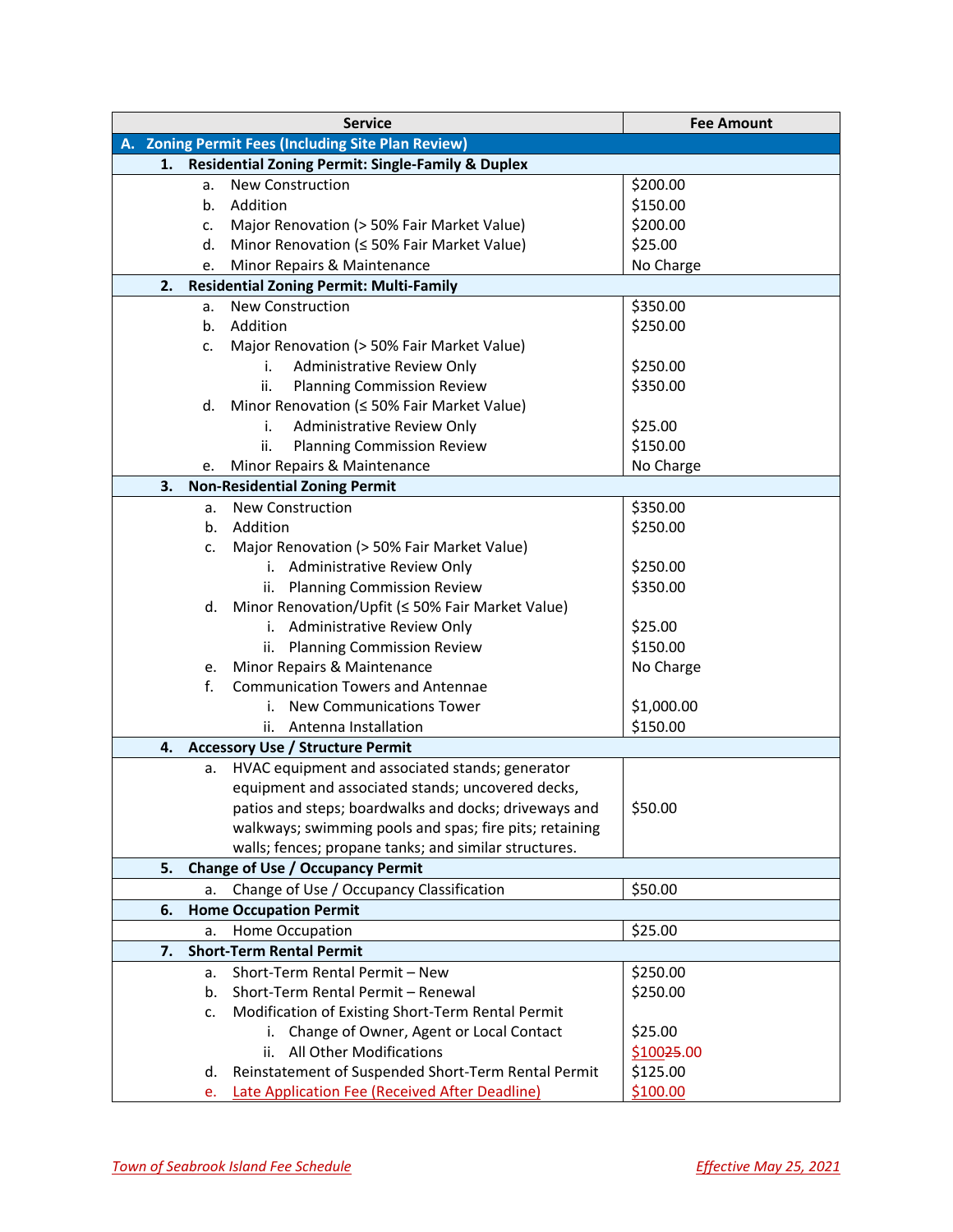| 8.                                        | <b>Temporary Use Permit</b> |                                                                                                 |                               |  |  |
|-------------------------------------------|-----------------------------|-------------------------------------------------------------------------------------------------|-------------------------------|--|--|
|                                           | a.                          | Events & Activities $\leq$ 3 Days in Duration                                                   | \$35.00                       |  |  |
|                                           | b.                          | Events & Activities > 3 Days in Duration                                                        | \$100.00                      |  |  |
| 9.                                        | <b>Sign Permit</b>          |                                                                                                 |                               |  |  |
|                                           | a.                          | Freestanding Sign                                                                               | \$20.00 + \$1.00 Per Sq. Foot |  |  |
|                                           | b.                          | Building Sign (Awning, Door, Wall, Window, etc.)                                                | \$20.00                       |  |  |
|                                           | c.                          | Reface or Repair of Existing Sign                                                               | \$20.00                       |  |  |
|                                           | d.                          | <b>Temporary Sign</b>                                                                           | \$10.00                       |  |  |
|                                           |                             | 10. Tree Removal Permit                                                                         |                               |  |  |
|                                           |                             | a. Trees $< 12"$ DBH                                                                            | No Permit Required            |  |  |
|                                           | b.                          | Trees ≥ 12" DBH & Subject to ARC Approval                                                       | No Permit Required            |  |  |
|                                           | c.                          | Trees $\geq 12''$ DBH                                                                           | No Charge                     |  |  |
|                                           |                             | 11. Post Facto Surcharge                                                                        |                               |  |  |
|                                           |                             | A "Post Facto Surcharge" equal to 100% of the permit amount shall be assessed in instances      |                               |  |  |
|                                           |                             | where work has commenced prior to obtaining a required permit. This surcharge shall be in       |                               |  |  |
|                                           |                             | addition to any other fines penalties which may be assessed, if applicable. The surcharge shall |                               |  |  |
|                                           |                             | not apply to Short-Term Rental Permits which are subject to the Late Application Fee.           |                               |  |  |
|                                           |                             | <b>B.</b> Building Permit & Inspection Fees                                                     |                               |  |  |
| 1.                                        |                             | <b>Building Permits &amp; Inspections (Charleston County)</b>                                   |                               |  |  |
|                                           |                             | Pursuant to Section 6-2 of the Town Code, all fees imposed by Charleston County for permitting  |                               |  |  |
|                                           |                             | and inspection services are adopted by reference and shall be paid directly to the County.      |                               |  |  |
|                                           |                             | C. Subdivision Plat Review & Recording Fees                                                     |                               |  |  |
| 1.                                        |                             | <b>Plat Review Fees</b>                                                                         |                               |  |  |
|                                           | a.                          | <b>Exempt Plat</b>                                                                              | \$50.00                       |  |  |
|                                           | b.                          | <b>Preliminary Plat</b>                                                                         |                               |  |  |
|                                           |                             | i. Minor Subdivision ( $\leq 10$ Lots)                                                          | \$300.00                      |  |  |
|                                           |                             | ii. Major Subdivision (> 10 Lots)                                                               | \$300.00 + \$10.00 Per Lot    |  |  |
|                                           | c.                          | <b>Final Plat</b>                                                                               |                               |  |  |
|                                           |                             | Minor Subdivision (≤ 10 Lots)<br>i.                                                             | \$150.00                      |  |  |
|                                           |                             | Major Subdivision (> 10 Lots)<br>ii.                                                            | \$150.00 + \$10.00 Per Lot    |  |  |
| 2.                                        |                             | <b>Recording Fees</b>                                                                           |                               |  |  |
|                                           | а.                          | Plat Recording Fee                                                                              | $$100.00 + $25.00$ Per Page   |  |  |
|                                           |                             | D. Boundary, Map & Text Amendment Fees                                                          |                               |  |  |
| 1.                                        |                             | <b>Boundary Amendments</b>                                                                      |                               |  |  |
|                                           | а.                          | Application for Annexation                                                                      |                               |  |  |
|                                           |                             | <b>Standard Zoning Designation</b><br>i.                                                        | \$250.00                      |  |  |
|                                           |                             | <b>Conservation Zoning Designation</b><br>ii.                                                   | \$100.00                      |  |  |
|                                           |                             | PDD, PUD & Mixed-Use Zoning Designation<br>iii.                                                 | \$1,250.00 + \$10.00 Per Acre |  |  |
| 2.                                        |                             | <b>Map Amendments (Rezoning)</b>                                                                |                               |  |  |
|                                           | а.                          | <b>Application for Rezoning</b>                                                                 |                               |  |  |
|                                           |                             | i. Standard Rezoning                                                                            | \$250.00                      |  |  |
|                                           |                             | <b>Conservation Rezoning</b><br>ii.                                                             | No Charge                     |  |  |
|                                           |                             | PDD, PUD & Mixed-Use Rezoning<br>iii.                                                           | \$1,000.00 + \$10.00 Per Acre |  |  |
| 3.                                        |                             | <b>Text Amendments</b>                                                                          |                               |  |  |
|                                           | a.                          | Application for DSO Text Amendment                                                              | \$250.00                      |  |  |
|                                           | b.                          | Application for Comprehensive Plan Amendment                                                    | \$250.00                      |  |  |
| <b>Board &amp; Commission Review Fees</b> |                             |                                                                                                 |                               |  |  |
| 1.                                        |                             | <b>Board of Zoning Appeals</b>                                                                  |                               |  |  |
|                                           | a.                          | Application for Appeal of Administrative Decision                                               | \$150.00                      |  |  |